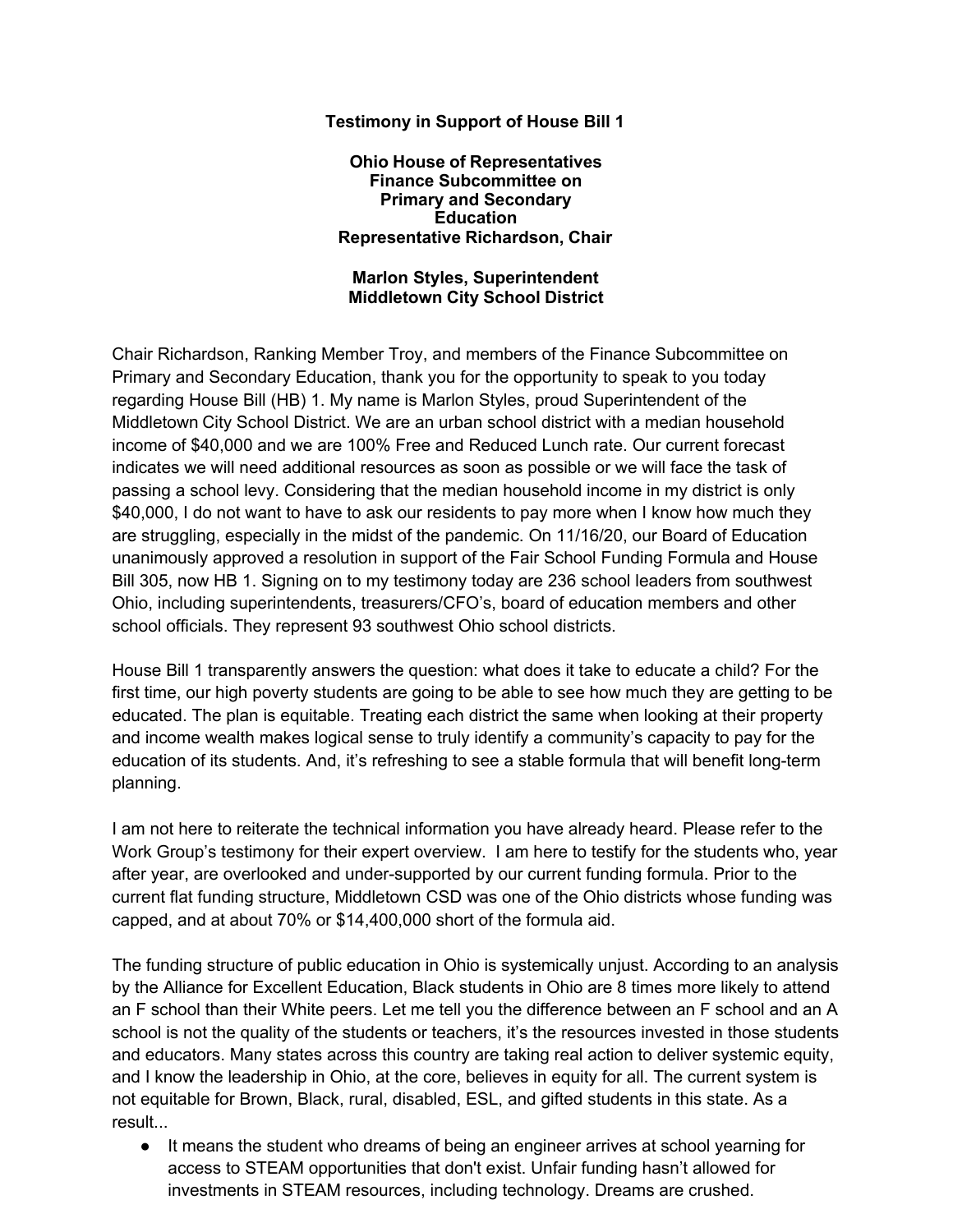- It means the district who lacks funds to meet the Gifted Indicator and hire the staff to service the students is frustrated. I won't mention the inequities in the accountability system.
- It means the students with disabilities who look to the school district to provide appropriate Least Restrictive Environment, braille readers, and specially designed curriculum are frustrated at the lack of support and programs. It becomes harmful to students.
- It means the Black student who shows up to school on a daily mission to find inclusive learning environments remains frustrated. Their daily fatigue of trying to access the learning is evident. The unfairly funded district is unable to seek out culturally relevant practices and to recruit teachers of color. Their education should matter.
- It means the Spanish speaking newcomer arrives at school each day frustrated at the lack of opportunities to learn because of the language barrier. Unfair funding has resulted in their district unable to provide adequate ESL supports and programs.
- It means the grandmother of six school-aged children has to fight to make her plea heard for her high poverty, unfairly funded, school district to help provide her grandchildren an education that would break the cycle. She is frustrated.
- It means the dreams for a better education, a fairer education of countless Ohio students, and students across the country, are deferred and left to wither while educators continue to fight for equitable funding. We are frustrated.

Unfairly funded public school districts face the same question annually. Where can we cut costs? Ohio legislators, if you had to make a decision about what to take away from a student because your district continued to be unfairly funded...What would you take away?

- Reduce transportation and require kids to walk?
- Cut staff and increase class sizes?
- Eliminate sports and extracurricular activities?
- Remove School Resource Officers?
- Cut electives and fine art programs?
- Cut the technology that gives them the ability to access the Internet and learn from home?
- Eliminate social emotional resources and support systems?

What if public school districts were fairly funded? Ohio legislators, if you were fairly funded what would you provide students?

- Ensure STEAM experiences in every school?
- Provide equitably integrated technology?
- Increase services for our ESL students?
- Provide quality pre-school?
- Create after school programs?
- Provide access to Social Workers and counselors to support the social emotional needs of your students?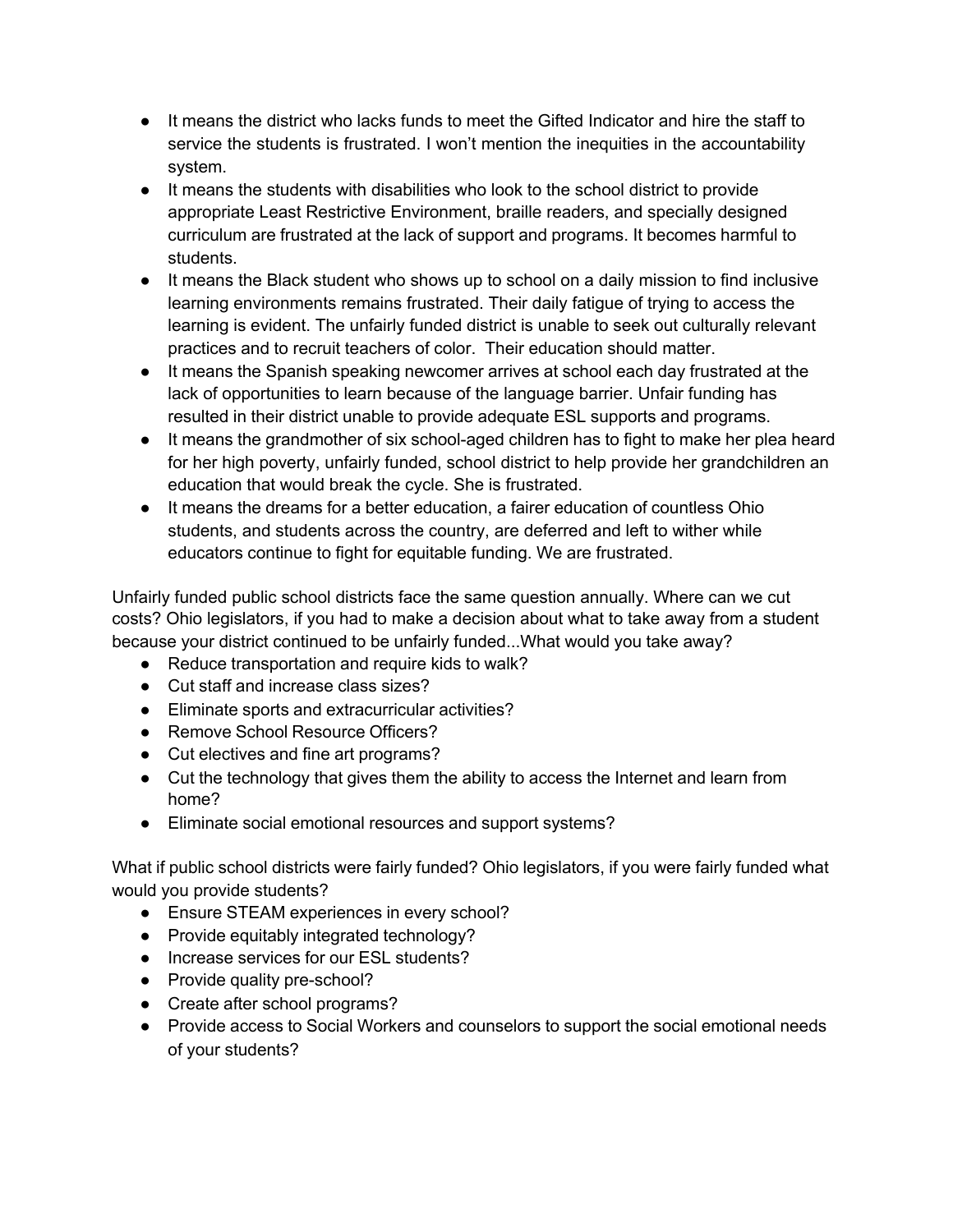On top of being continually unfairly funded, so many districts in SW Ohio are being crippled by the EdChoice Voucher program. Shame on me if I don't take the time to talk about how this systemically unfair program takes general fund dollars from Ohio's public school districts. Let me be honest, it takes funds from primarily urban districts. 80% of our EdChoice Voucher funds are used to cover the private school tuition costs for white private school students who never step foot in public school systems (232 of Middletown's 290 EdChoice vouchers). In April 2020, MCSD BOE approved \$2 million in reductions because of the financial devastation of EdChoice vouchers. Our current EdChoice voucher deduction is \$1,385,000 and it is estimated to increase by over \$250,000 annually. This is just another systemic equity barrier faced by public school students. Over the past few years, we have been hit hard with EdChoice deductions.

As we return back to fairly funding all public school districts I draw your attention to 2 options. Action in this moment indicates 1 of 2 things for Ohio public school districts and the students they serve:

- Option 1: Ohio is just fine with the current system that creates opportunity gaps and undervalues low-income students and students of color, or
- Option 2: Ohio recognizes that the success of our state depends on the success of ALL of its students. Therefore, we are going to invest in the success of every child, regardless of socio-economic status, skin color, grasp of the language, and/or ability. Opportunities for all.

We hope the Ohio legislators shift away from merely telling our students they matter, to actually showing them they matter by taking action to pass HB 1. Find the courage. Answer the call. Do it for Ohio's youth. I leave you with this: Ohio needs to be intentionally unequal if it wants school districts to produce similar outcomes. Let's start by being fair. Chair Richardson, Ranking Member Troy, and members of the Finance Subcommittee on Primary and Secondary Education, the best economic stimulus package is a high quality education. I call on this body to choose option 2. Let's pass the Fair Funding Plan and provide each of our students the opportunity to thrive. Thank you for the opportunity to testify. I am happy to answer any questions you may have.

Southwest Ohio school district leaders who have signed on to this testimony:

## **Southwest Region**

Jim Atchley, Superintendent, Ansonia Local Schools

Keith Millard, Superintendent, Batavia Local Schools

Chris Brown, Superintendent, BCESC

David Brannock, Board President, Bethel Tate Local Schools

Karen Royer, CFO, Bethel-Tate Local Schools

Melissa Kircher, Superintendent, Bethel-Tate Local Schools

William Shula, Vice President of School Board, Bethel-Tate Local Schools

Jeff McPheron, Superintendent, Botkins Local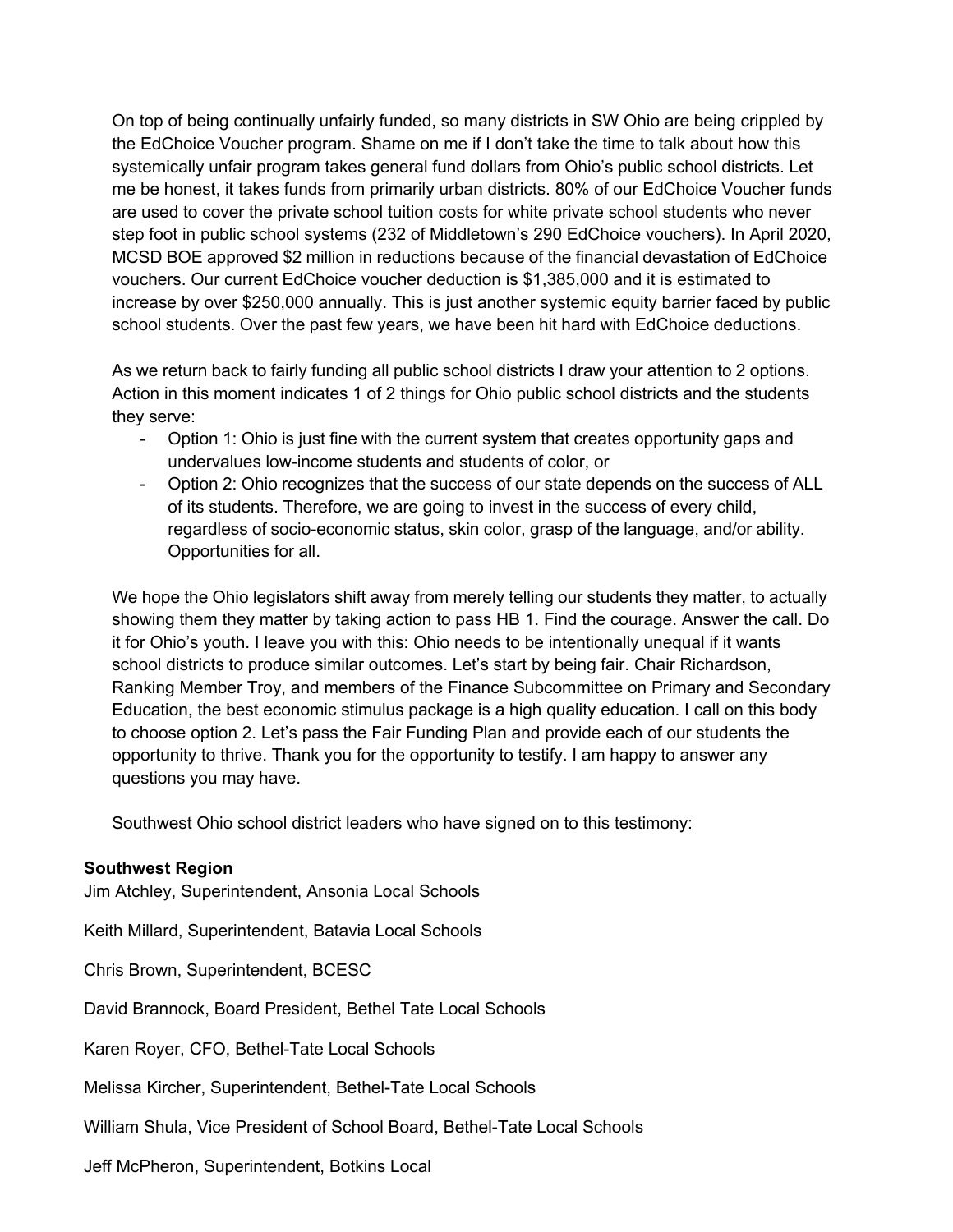William Garrett, Superintendent, Brown County ESC Paul Carpenter, Treasurer/CFO, Butler Tech Dan Bassler, Treasurer, Carlisle Local Schools Chad Mason, Superintendent, Cedar Cliff Local Schools Gail Martindale, Board of Education President, Cedar Cliff Local Schools Joy Kitzmiller, Treasurer, Cedar Cliff Local Schools Megan Sparks, Board Member, Centerville City Schools Jennifer Wagner, Treasurer/CFO, Cincinnati Public Schools Juliana Wallace, Treasurer, Clark County ESC John Espy, Treasurer/CFO, Clermont Northeastern Local Schools Carrie Bir, Treasurer, Clinton-Massie Local Schools Gene Gooding, Superintendent, Covington Exempted Village Schools Jocelyn Rhynard, Board Member, Dayton City Schools Jay Phillips, Superintendent, Deer Park Community City Schools Jeff Parker, Superintendent, Eaton Community Schools Andrew Wilson, Board Member, Fairborn City Schools Billy Smith, Superintendent, Fairfield City Schools Nancy Lane, Treasurer/CFO, Fairfield City Schools Terri Noe, Superintendent, Finneytown Local Schools Leslie Rasmussen, Board Member, Forest Hills Local Schools Michael Sander, Superintendent, Franklin City Schools Bradley Winterod, Superintendent, Georgetown Exempted Village Schools Darrell Edwards, Superintendent, Goshen Local Schools Melissa Daniels, Intervention Specialist, Goshen Local Schools Todd Shinkle, Treasurer, Goshen Local Schools Alex Hix, Assistant Treasurer, Graham Local Schools Kristie Purtee, Treasurer, Graham Local Schools

Ben Vanhorn, Treasurer/CFO, Great Oaks Career Campuses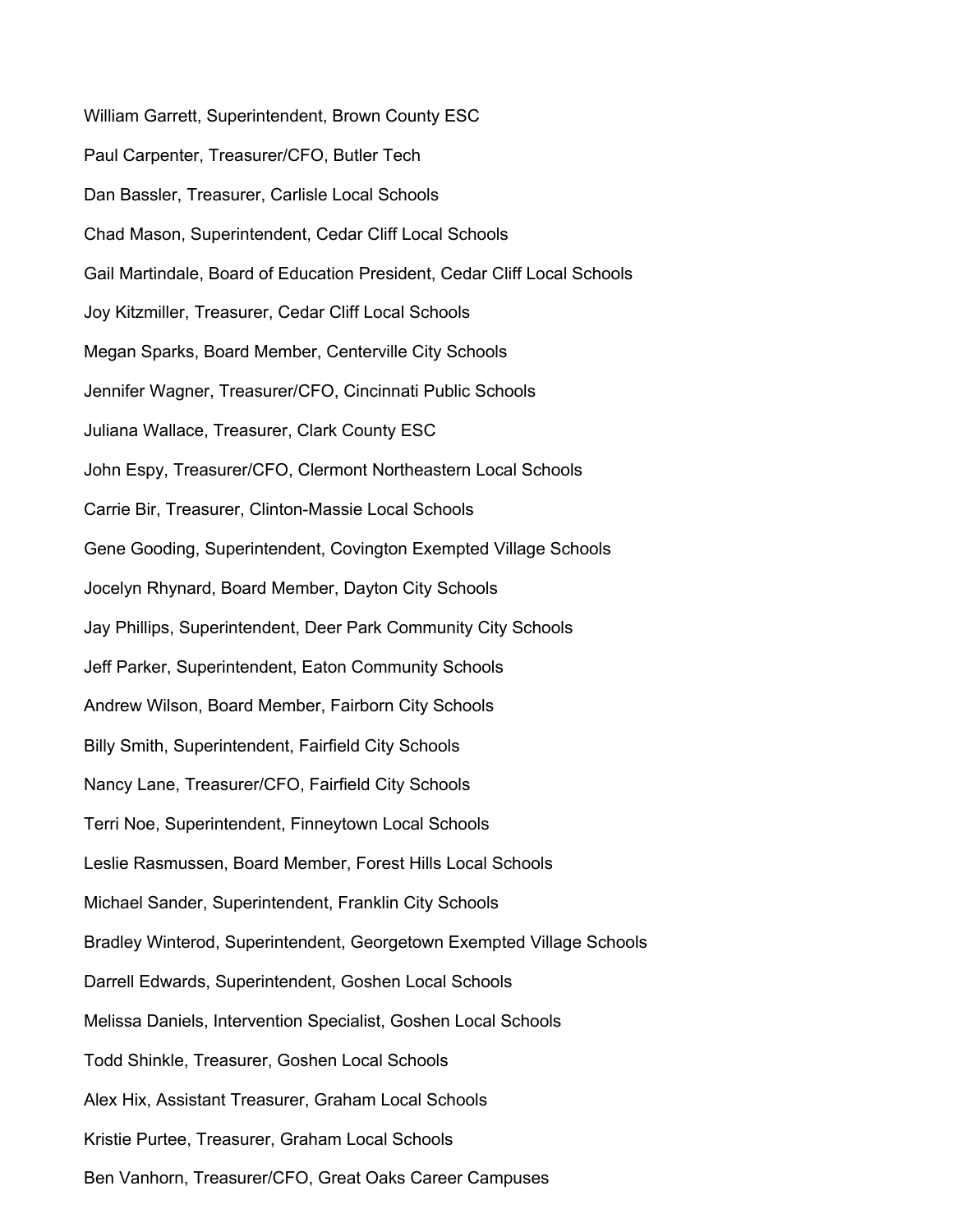Harry Snyder, President/CEO, Great Oaks Career Campuses Eva Anderson, Treasurer, Greene County Career Center David Deskins, Superintendent, Greene County Career Center/Greene County JVSD Isaac Seevers, Superintendent, Greeneview Local Schools Jacob McGrath, Treasurer, Greeneview Local Schools Krista Stump, School Board Member, Greenville City School Douglas Fries, Superintendent, Greenville City Schools James Sommer, Board member, Greenville City Schools Jenna Jurosic, Treasurer, Greenville City Schools Jason Shaffer, School Board Member, Hardin-Houston Local Schools Ryan Maier, Superintendent, Hardin-Houston Local Schools Coleen Reprogle, Treasurer, Indian Lake Local Schools Robert Underwood, Superintendent, Indian Lake Local Schools Scott Inskeep, Superintendent, Kettering City Schools Peggy Phillips, Board Member, Kings Local Schools Tim Ackermann, Superintendent, Kings Local Schools Christopher Corcoran, VP, Lakota Local Schools Jenni Logan, Treasurer/CFO, Lakota Local Schools Matt Miller, Superintendent, Lakota Local Schools Kelley Casper, President, Lakota Board of Education, Lakota Local Schools Butler County Todd Yohey, Superintendent, Lebanon City Schools Bob Longworth, Superintendent, Lockland Local Schools Chad Wyen, Superintendent, Mad River Local Schools Jerry Ellender, Treasurer, Mad River Local Schools Krista Wagner, Assistant Superintendent, Mad River Local Schools Emily Hauser, Treasurer, Madeira City Schools Dan Kaffenbarger, Superintendent, Madison-Champaign ESC Jonathan Cooper, Superintendent, Mason City Schools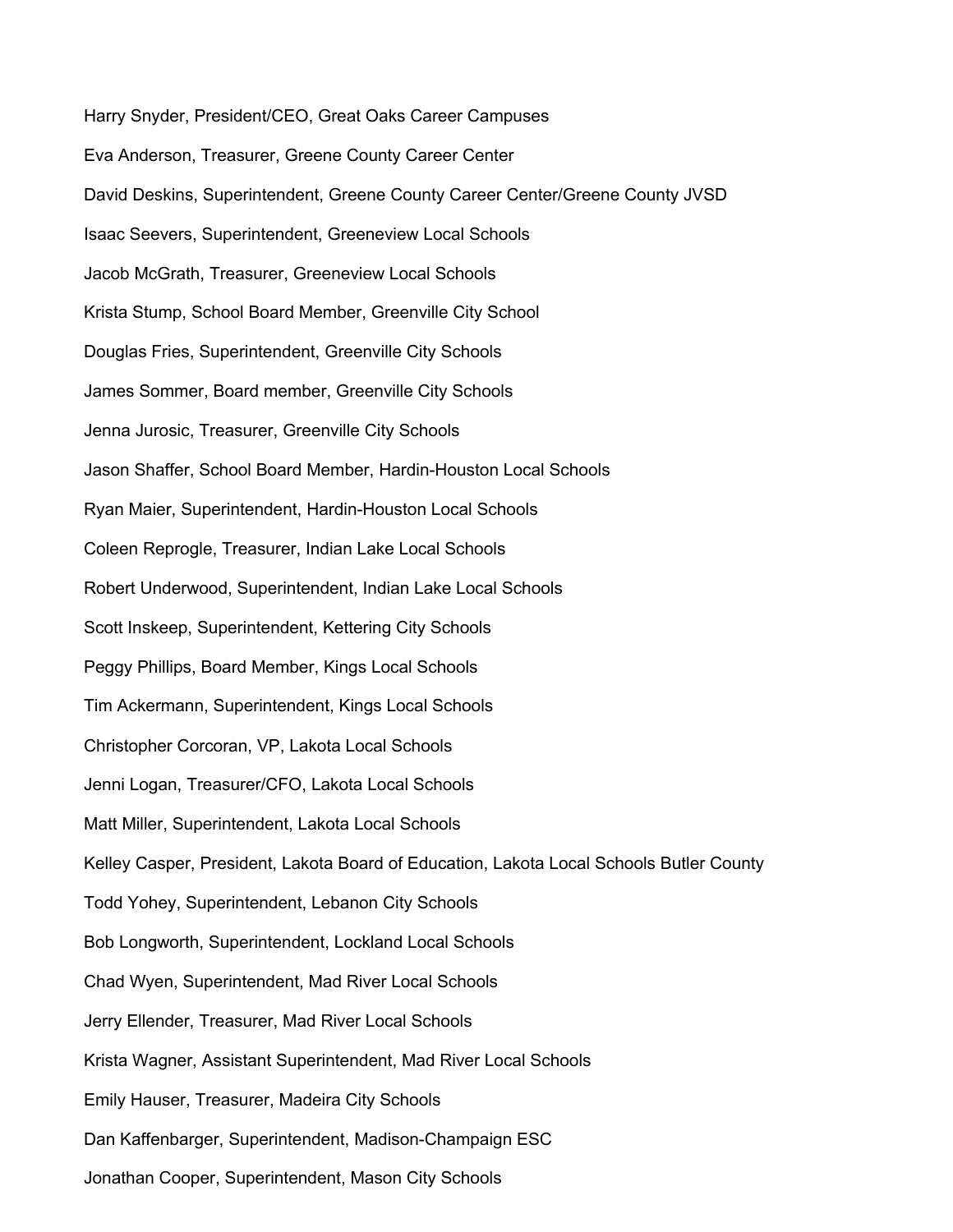Shaun Bevan, Treasurer/CFO, Mason City Schools David Larson, Superintendent, Miami County ESC Ann Niess, School Board, Miamisburg City Schools Laura Blessing, Superintendent, Miamisburg City Schools Catherine Mulligan, School Board Member, Middletown City Schools Cathie Mullligan, School Board member, Middletown City Schools Marlon Styles, Superintendent, Middletown City Schools Randy Bertram, Treasurer/CFO, Middletown City Schools John Spieser, Superintendent, Milford Exempted Village Schools Kay Altenburger, Treasurer, Milton-Union Exempted Village Schools Jeff Winchester, Superintendent, Mississinawa Valley Local Schools Dara Laforest Miller, School Counselor, Monroe Local Schools Shannon Johnson, Nurse Paraprofessional, Monroe Local School Amy Conley, Teacher, Monroe Local Schools Amy Flora, School Counselor, Monroe Local Schools Andrea Carovillano, Instructional Technology Coach, Monroe Local Schools Ashley Boggs, Teacher, Monroe Local Schools Ashley Wilson, Kindergarten Teacher, Monroe Local Schools Becky Eschmeyer, teacher, Monroe Local Schools Bethlea Pieratt, Instructional Coach, Monroe Local Schools Brad Thorpe, Paraprofessional, Monroe Local Schools Brandon Langjahr, Vocal Music Director, Monroe Local Schools Brenda Milburn, Secretary, Monroe Local Schools Brittany Grays, Paraprofessional, Monroe Local Schools Carol Kelley, Teacher, Monroe Local Schools Carrie Long, School Counselor, Monroe Local Schools Cheryl Keith, Support Staff/ Cafeteria, Monroe Local Schools Cinda Pelfrey, Teacher, Monroe Local Schools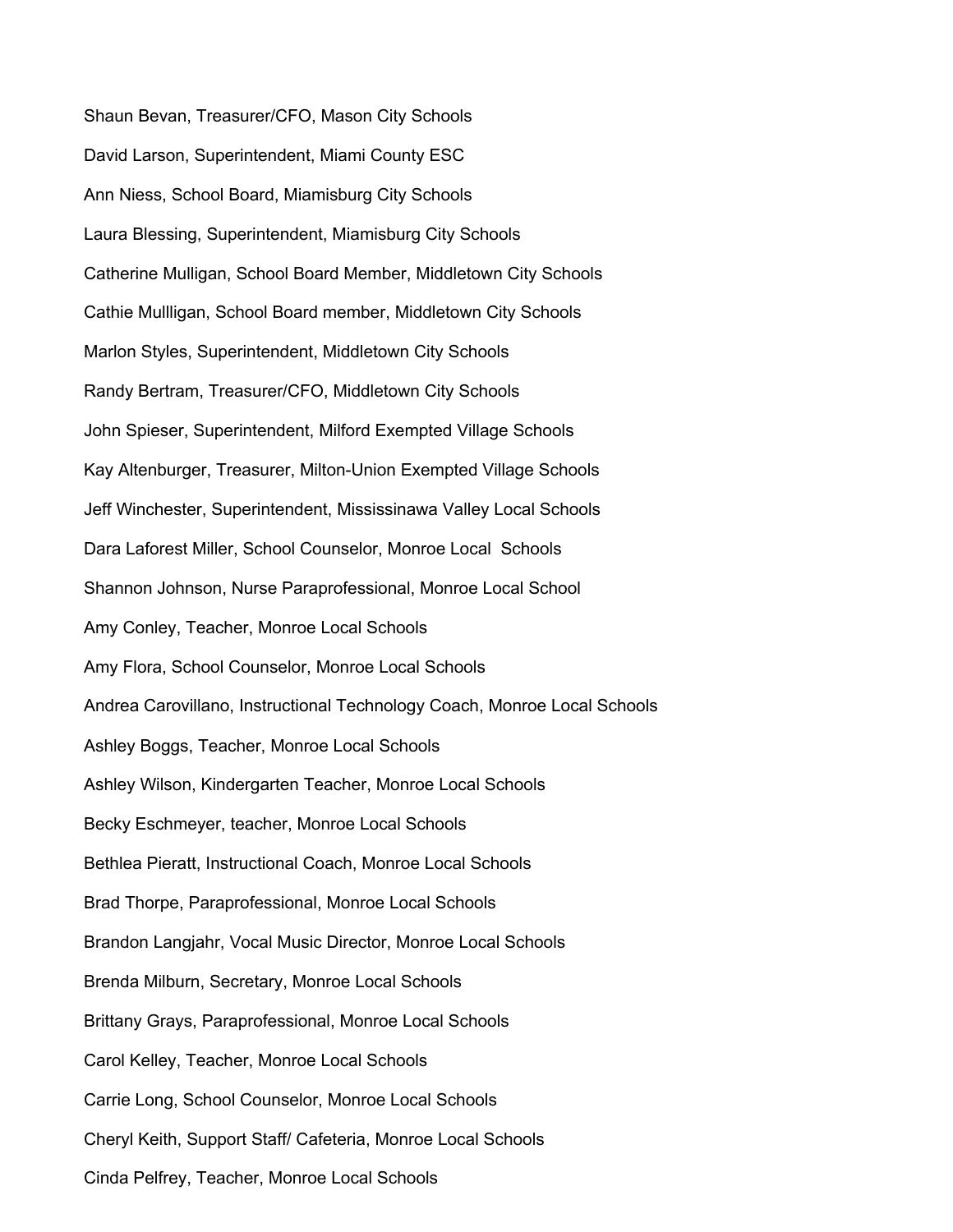Cori Gates, High School Art Teacher, Monroe Local Schools Danielle Leach, Teacher, Monroe Local Schools David Decker, Teacher, Monroe Local Schools Dwayne Terry, Paraprofessional, Monroe Local Schools Elizabeth Jeffers, Payroll & Benefits specialist, Monroe Local Schools Elizabeth Rose, RN, Monroe Local Schools Emily Bauer, Intervention Specialist Teacher, Monroe Local Schools Emily Cutler, Classroom Teacher, Monroe Local Schools Eric DeMichele, High School Teacher, Monroe Local Schools Hannah Marshall, Teacher, Monroe Local Schools Heather deBord, Intervention Specialist, Monroe Local Schools Holly Cahall, Chief Financial Officer, Monroe Local Schools Holly Stevens, Media/ office Aide, Monroe Local Schools James Kloenne, High School Math Teacher, Monroe Local Schools Janice Harris, teacher, Monroe Local Schools Jennifer Baker, Science Teacher Middle School, Monroe Local Schools Jennifer Kenneally, 8th Grade Math Teacher, Monroe Local Schools Jennifer Richardson, Intervention Specialist, Monroe Local Schools Jill Griffis, Administrative Assistant, Monroe Local Schools Joanna Jones, Teacher, Monroe Local Schools Jody Long, Curriculum Director, Monroe Local Schools Jon Creamer, Assistant Principal, Monroe Local Schools Jordan Lamping, Teacher, Monroe Local Schools Julie Bailey, Teacher, Monroe local schools Julie Howell, Intervention Specialist, Monroe Local Schools Justin Clemmons, High School Intervention Specialist, Monroe Local Schools Kate O'Hara, Teacher, Monroe Local Schools Katelyn Norquist, Teacher, Monroe Local Schools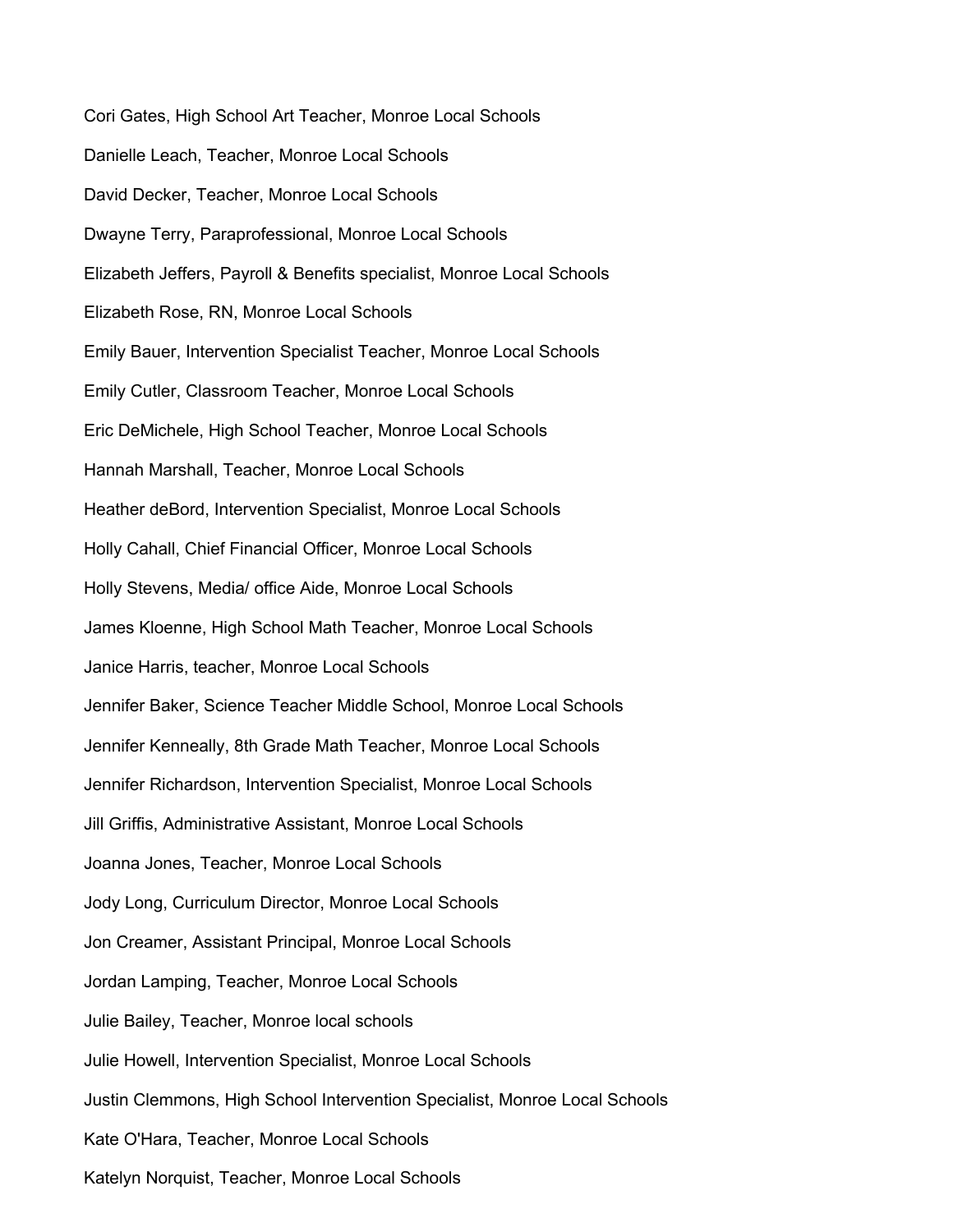Kathy Bolden, Special Education Administrative Assistant, Monroe Local Schools Kathy Demers, Superintendent, Monroe Local Schools Katie Hotze, Teacher, Monroe Local Schools Katie Zins, Classroom teacher, Monroe Local Schools Katrina Irons, School Counselor, Monroe Local Schools Kelly Kaiser, TESOL teacher, Monroe Local Schools Kelly Krekus, 5th Grade Teacher, Monroe Local Schools Laura Jeffers, Teacher, Monroe Local Schools Lauren Burchfield, Teacher, Monroe Local Schools Lauren Zimmers, Intervention Specialist, Monroe Local Schools Lisa Staton, Paraprofessional, Monroe Local Schools Lisa Swinney, Cafe, Monroe Local Schools Lori Kappers, HR/Business Operations Administrative Assistant, Monroe Local Schools Maria Gaston, Teacher, Monroe Local Schools Melissa Hale, Paraprofessional, Monroe Local Schools Melissa Leonard, Paraprofessional, Monroe Local Schools Michael Keith, teacher/educator, Monroe Local Schools Michael Stanger, Teacher, Monroe Local Schools Mike O'Hara, Parent, Monroe Local Schools Molli Carter, First grade teacher, Monroe Local Schools Nancy Stratton, Director of Pupil Personnel, Monroe Local Schools Patricia Keith, educator, Monroe Local Schools Patti Horvat, Paraprofessional, Monroe Local Schools Patty McIntosh, Lunch Lady, Monroe Local Schools Roberta Janesch, Paraprofessional, Monroe Local Schools Samantha Soete, Teacher, Monroe Local Schools Sara Fenton, Preschool Intervention Specialist, Monroe Local Schools

Sara Owens, Teacher, Monroe Local Schools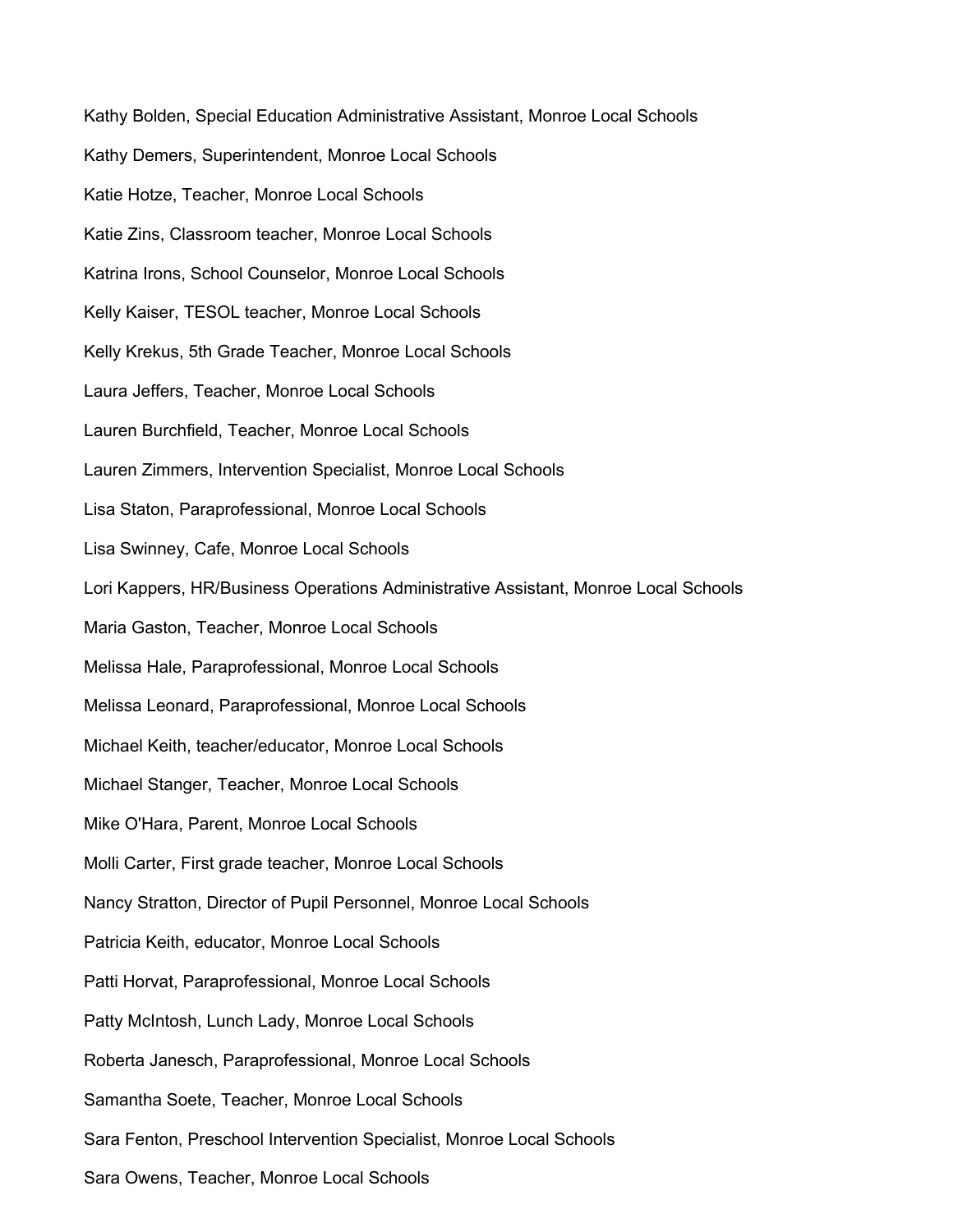Sarah Stanger, Intervention Specialist, Monroe Local Schools Scott Rice, HS Science Teacher, Monroe Local Schools Seth Darrell, PE Teacher, Monroe Local Schools Shannon Kelly, Regular Education Teacher, Monroe Local Schools Stacy Francis, Paraprofessional, Monroe Local Schools Stephanie Anderson, Athletic Trainer, Monroe Local Schools Stephanie Jenkins, Third Grade Teacher, Monroe Local Schools Tammy Larison, ELA Teacher, Monroe Local Schools Tara Qucsai, Paraprofessional, Monroe Local Schools Terri Reece, Secretary, Monroe Local Schools Theresa Morris, teacher, Monroe Local Schools Tom Burklow, Teacher, Monroe Local Schools Tony Thornton, Director of Technology, Monroe Local Schools Traci Hines, Teacher, Monroe Local Schools Tracy Yalich, ELL Teacher, Monroe Local Schools Wendy Pugh, Paraprofessional, Monroe Local Schools Rebecca Brooks, Treasurer, Mt. Healthy City Schools Robert Fischer, Superintendent, National Trail Local Schools James Corbeil, Treasurer, New Richmond Exempted Village Schools Kristin Bennett, Board President, New Richmond Exempted Village Schools Todd Wells, Board Member, New Richmond Exempted Village Schools Tracey Miller, Superintendent, New Richmond Exempted Village Schools Anne Marie Barth, Data Coach, North College Hill City Schools Ashleigh Webber, Teacher, North College Hill City Schools Cassandra Johnson, Teacher, North College Hill City Schools Danielle Zickefoose, Intervention Specialist, North College Hill City Schools David Grathwohl, Associate Principal, North College Hill City Schools Eugene Blalock Jr, Superintendent, North College Hill City Schools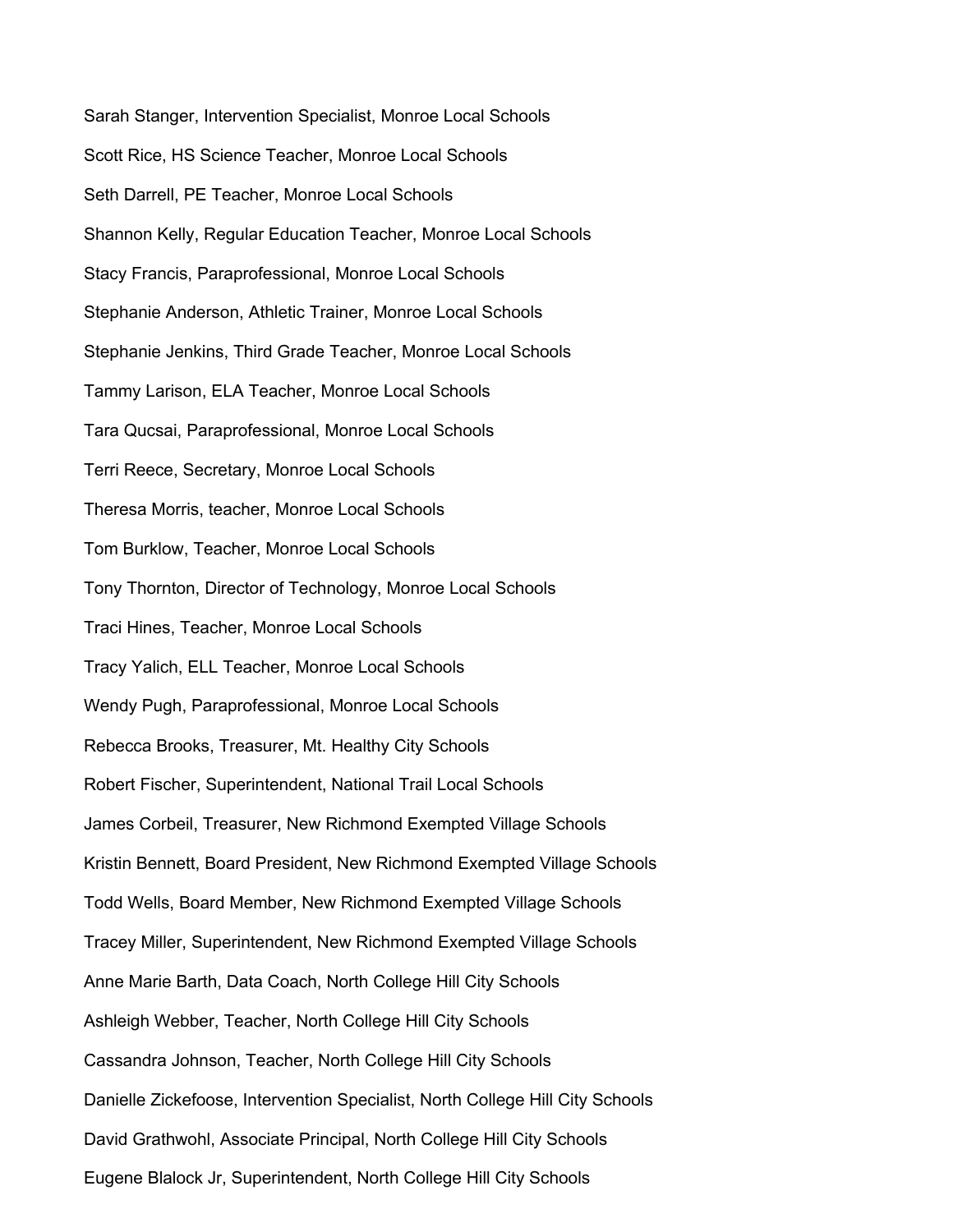Heather Porter, teacher, North College Hill City Schools Helen O'Rourke, Board Member, North College Hill City Schools Jamin Penick, School Counselor, North College Hill City Schools Josh Murphy, Teacher, North College Hill City Schools Kathleen Fath, Teacher, North College Hill City Schools Kristopher Marshall, Teacher, North College Hill City Schools Laura Schneider, Gifted Intervention Specialist, North College Hill City Schools Madelaine McCarthy, Teacher, North College Hill City Schools Natalie Winkler, 4th grade teacher, North College Hill City Schools Patricia Meridy, Teacher, North College Hill City Schools Marie Ann Ferraro, Treasurer/CFO, Northmont City Schools Tony Thomas, SUPERINTENDENT, Northmont City Schools Jennifer Ashbaugh, Treasurer, Northridge Local Schools (Montgomery) Todd Bowling, Superintendent, Northwest Local Schools Amy M. Wells, CFO/Treasurer, Northwest Local Schools (Hamilton) Mary Ronan, Superintendent, Norwood City Schools Janice Hunter, Board of Education member, Oak Hills Local Schools Kyle Ramey, Superintendent, Oakwood City Schools Dwayne Thompson, Superintendent, Piqua City Schools Jeremie Hittle, Treasurer/CFO, Piqua City Schools Karen Magoteaux, Assistant to the Treasurer, Piqua City Schools Christine Poetter, Treasurer, Princeton City Schools Jodi Wright, Payroll Administrator, Princeton City Schools Michelle Kocar, Dir. Analytics & Strategic Initiatives, Princeton City Schools Tom Burton, Superintendent, Princeton City Schools Colette Lewis, Treasurer, Reading Community City Schools Jason Enix, Superintendent, Reading Community City Schools

James Wilkins II, Superintendent, Ripley Union Lewis Huntington Local Schools